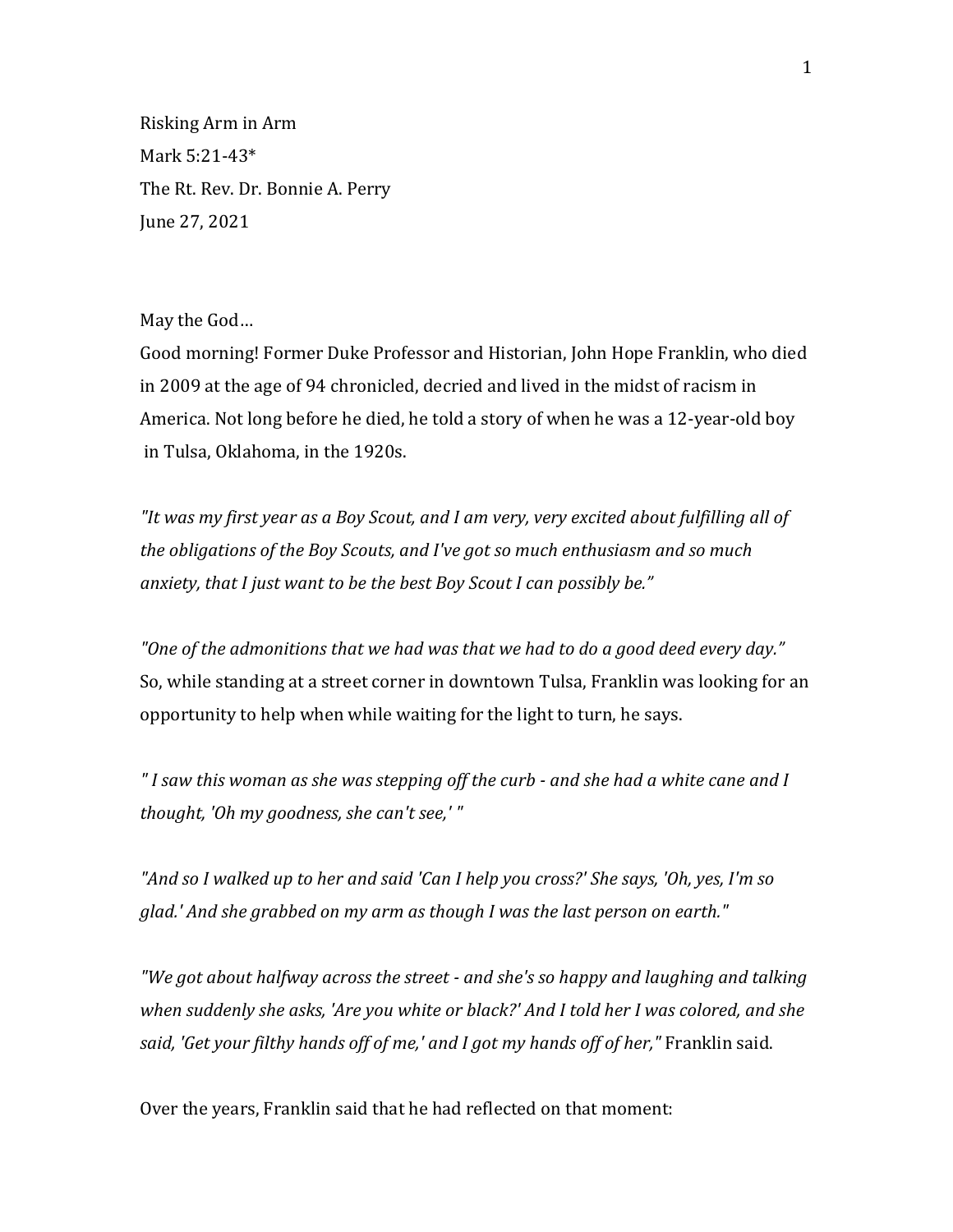*"That this woman, who could not see and who was in desperate need of help, was not as interested in help as she was in being certain that a young black man didn't touch her. And that if she couldn't see, she certainly couldn't know whether my hands were clean or dirty.* 

It was a pivotal moment for a 12-year-old boy in Oklahoma, just 7 years after the Tulsa Race Massacre, a pivotal moment when a 12-year-old African American boy decided he wasn't going to let society determine if he had value, or where he fit in this world. He decided that the prevailing social mores of the day would not define him.

Not a far cry from the unnamed woman who dares to reach for Jesus.

For twelve long years the woman bled. Not monthly, but daily. She breathed and she bled. Ritually unclean, liturgically outcast, socially unwanted. All her money spent on doctors, but to no avail - no potion, no herb, no prayer could staunch the flow. For twelve years she bled and lived her life on the edge -*persona non grata* to those who knew and fearful of those who had yet to find out.

From the surface she looked as you and I but underneath she held her secret. Then came the day - the day Jesus came to town. She had heard talk of his ability to heal to cure. She had heard them say that he just might be something more than a wonder worker, more than a prophet. That he might be the One- the Holy One. She knows she's not 'supposed' to be there. Her very presence in public is unacceptable – she's unclean. The rules say she can't worship in her condition, she can't even touch other people without making them unclean as well.

But she's not going to let society or religious law determine her value, her place. She's had enough of that. Twelve long years of that. There has to be something more.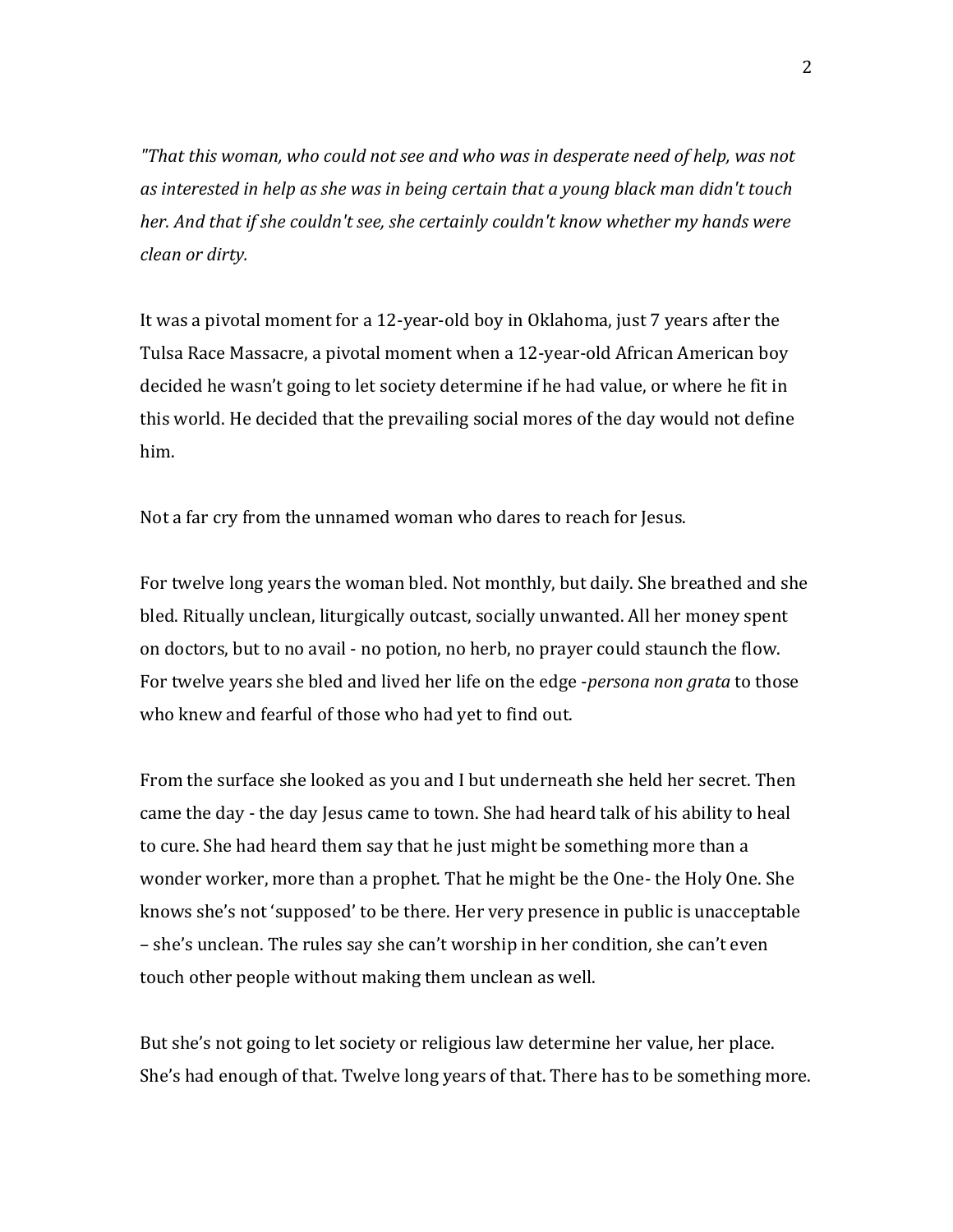And so, into the crowd she goes, claiming her ability to belong with hundreds around. She pushes her way through- willfully violating the laws and customs, touching others, rubbing her garments against theirs, making countless ones ritually unclean- and still she pushes on until the hem of Jesus' robe, the edge of his garment is within her grasp.

She reaches, she touches, as if he is the last person on earth. She pulls, and then she stops. In that instant, that tangible moment, the bleeding stops. Jesus, who feels the power go out of him says, "Who is it-who is it who has touched me?"

The apostles jostled about by the sea of humanity all around roll their eyeballs in disbelief, "Master-look around there are hundreds. Who knows who has touched you." But Jesus, ever insistent, longing to recognize the one who took the risk, the one who has claimed some of his power says again, "Who is it who touched me?" The woman, realizing that no more can she be hidden kneels before him for all to see and tells her story for all to hear and ends-by declaring with tears of relief in her eyes, "But now-I bleed no more."

She's done the unthinkable. Broken the purity laws. Touched them, contaminated them, made them, made JESUS unclean. She has violated the societal norms of the day.

Jesus could have said, "Get your filthy hands off me," and religious law would have agreed. But instead, their eyes connect. Jesus looks at her with understanding, compassion, and love. "Your faith- the risk you took- has made you well. Go in Peace."

The bleeding woman takes a huge risk, because like 12-year-old John Franklin, no one but God will tell her her value, her place.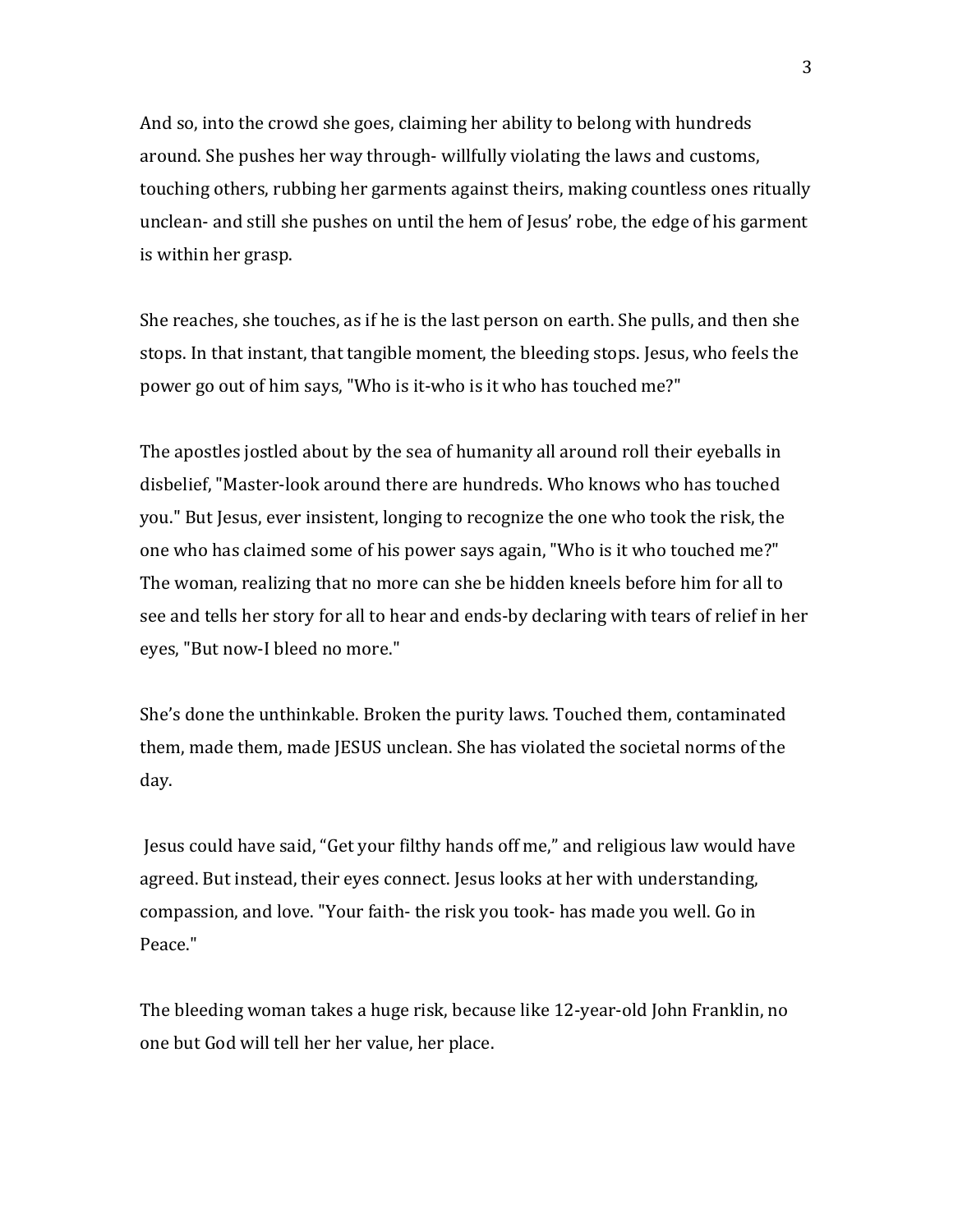Jesus makes it clear, Jesus who teaches us again and again that his Kingdom is for everyone. Jesus makes it clear her place is with Him. She who has been at the margins for 12 long years belongs right in the middle of God's Kingdom.

No one is to be left out. No one has less value than another. None of us has filthy hands. There is room for all with this itinerant prophet named Jesus.

The bleeding woman looked in Jesus' eyes and knew it was true.

12-year-old John Hope Franklin also knew it was true.

When the blind woman from Oklahoma grabbed young Franklin's arm as if he was the last person in the world, it was a moment of vulnerability and mutual connection, a glimmer of the Kingdom – how God longs for us to be with one another. Think about it—as a person without sight—she too would have found herself on the margins—regardless of her skin color. Because the world, we do that to each other—often not intentionally but it happens. If the world says you are different, then the world makes you stand apart.

If only the blind woman could have stayed in that moment, with young Franklin, she could have discovered, deep down in her soul, that her views, her ways of deciding who matters, who is in and who is out, were wildly flawed. If she had stayed in that moment, she might have begun to see herself as John Franklin saw himself, or as the bleeding woman saw herself as beloved, clean, worthy, valuable.

The blind woman would have found herself smack dab in the middle of the Kingdom of God next to a faithful twelve-year old boy, both from the margins, now in the middle.

I can't help but think if we can imagine ourselves as God sees us, then we can begin to see each other in the same way. And when we are able to view the world with